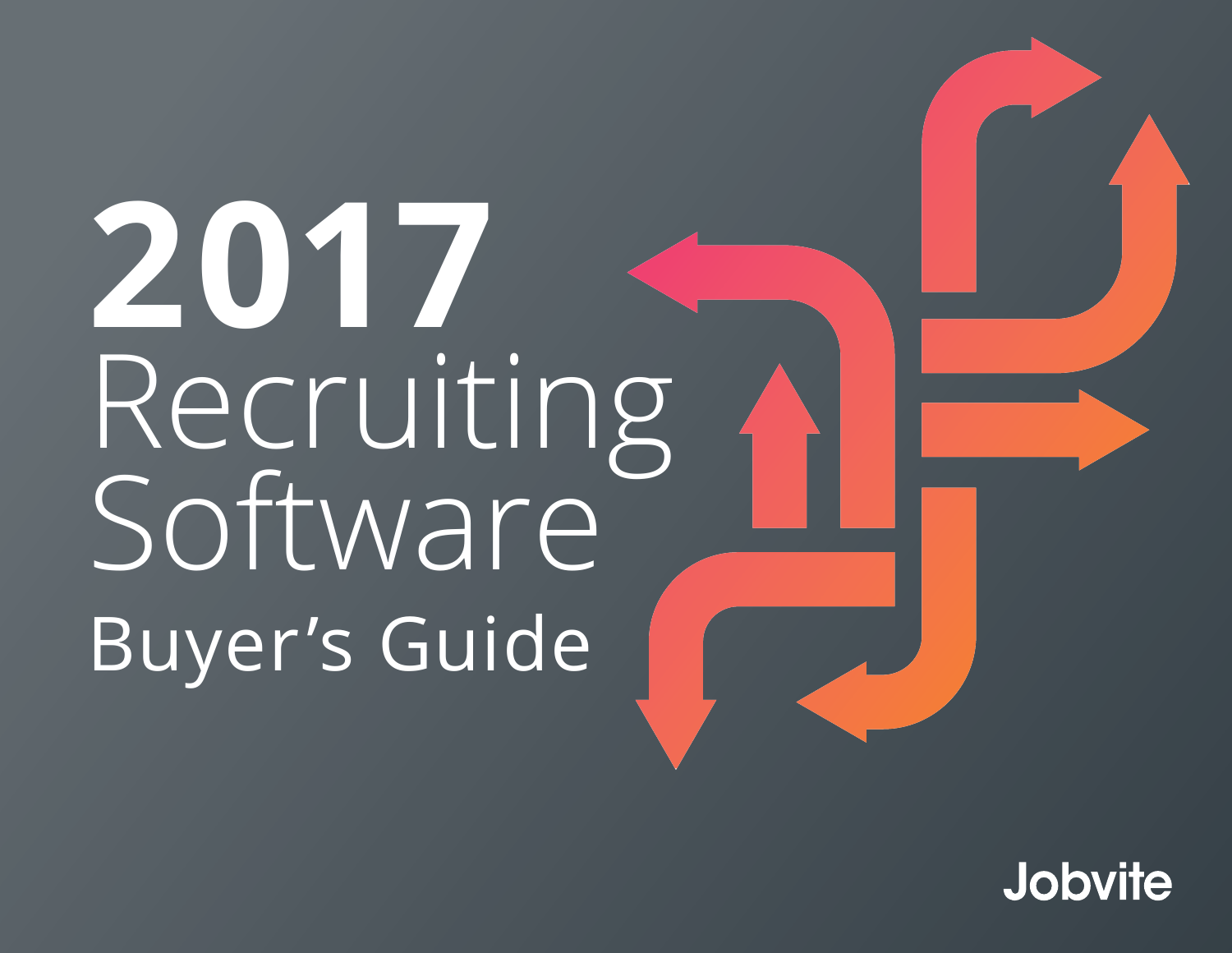## Introduction

Ready to invest in a recruiting solution? To find the right solution, there are several critical questions you need to ask yourself about what you expect from the technology and how you will use it. We at Jobvite live and breathe the recruiting business and we've put together a list of key questions to help guide your recruiting platform decision-making process. Answering these questions honestly and clearly will ensure that you pick the right recruiting software for your organization—one that will serve you well today and for many years to come.

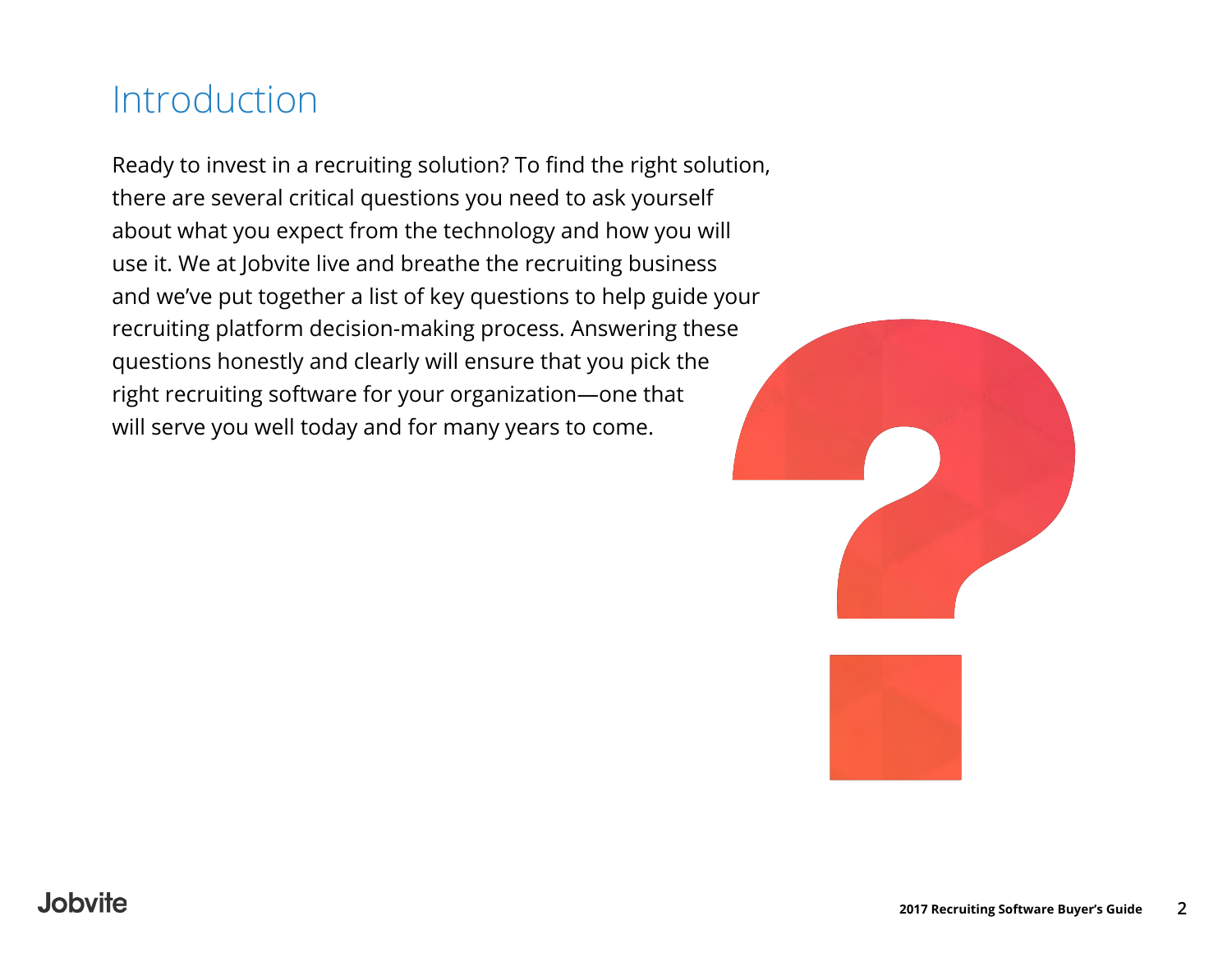## **1.** How easy is it for your recruiting team to use?

#### O Very Easy O OK O Difficult O Very Difficult

According to Capterra, recruiting software can improve your hiring process and efficiency by 94%. Ease of use is critically important because it determines if your recruiters will actually use the software. Your team doesn't have time to figure out clunky features or processes that slow them down. To maximize adoption across your organization, choose a recruiting solution that has:

- ◆ A customizable dashboard that surfaces the most important information that your recruiters need to take immediate action on
- $\blacktriangleright$  A clean interface that makes it simple for anyone to learn
- ◗ Built in smart scheduling functionality and email templates across different calendars (Outlook, Gmail, and more) so that your recruiters don't have to work in two different systems to get the job done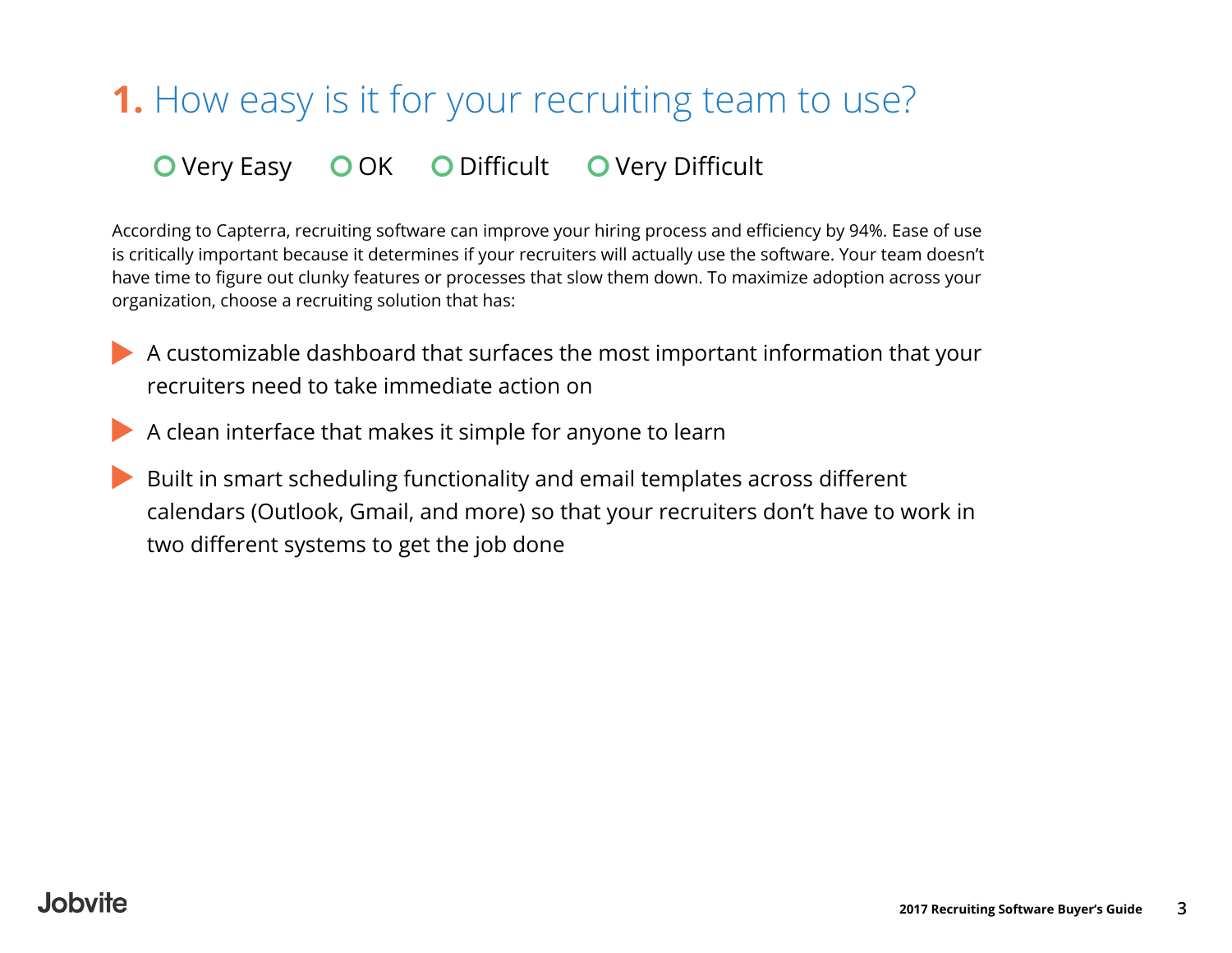## **2.** How easy is it for candidates to use?

### O Very Easy O OK O Difficult O Very Difficult

Did you know that 76% of job seekers prefer to apply through a career site? Did you know that when faced with a career site that's complicated, difficult to use, or requires more than a few clicks, 48% of those potential candidates will abandon the effort and drop out? PotentialPark proved that it's true in a recent study of over 23,000 job seekers. In this hot job market, delivering a great candidate experience can make or break your ability to attract and hire top talent. When looking at a recruiting solution that will power your career site, make sure it includes:

- ◗ A simple apply process that allows candidates to submit their resume without signing in or registering
- ◗ A responsive and simplified mobile apply process that works on all devices

◗ A completely customizable user experience so that your career site and corporate website are consistently branded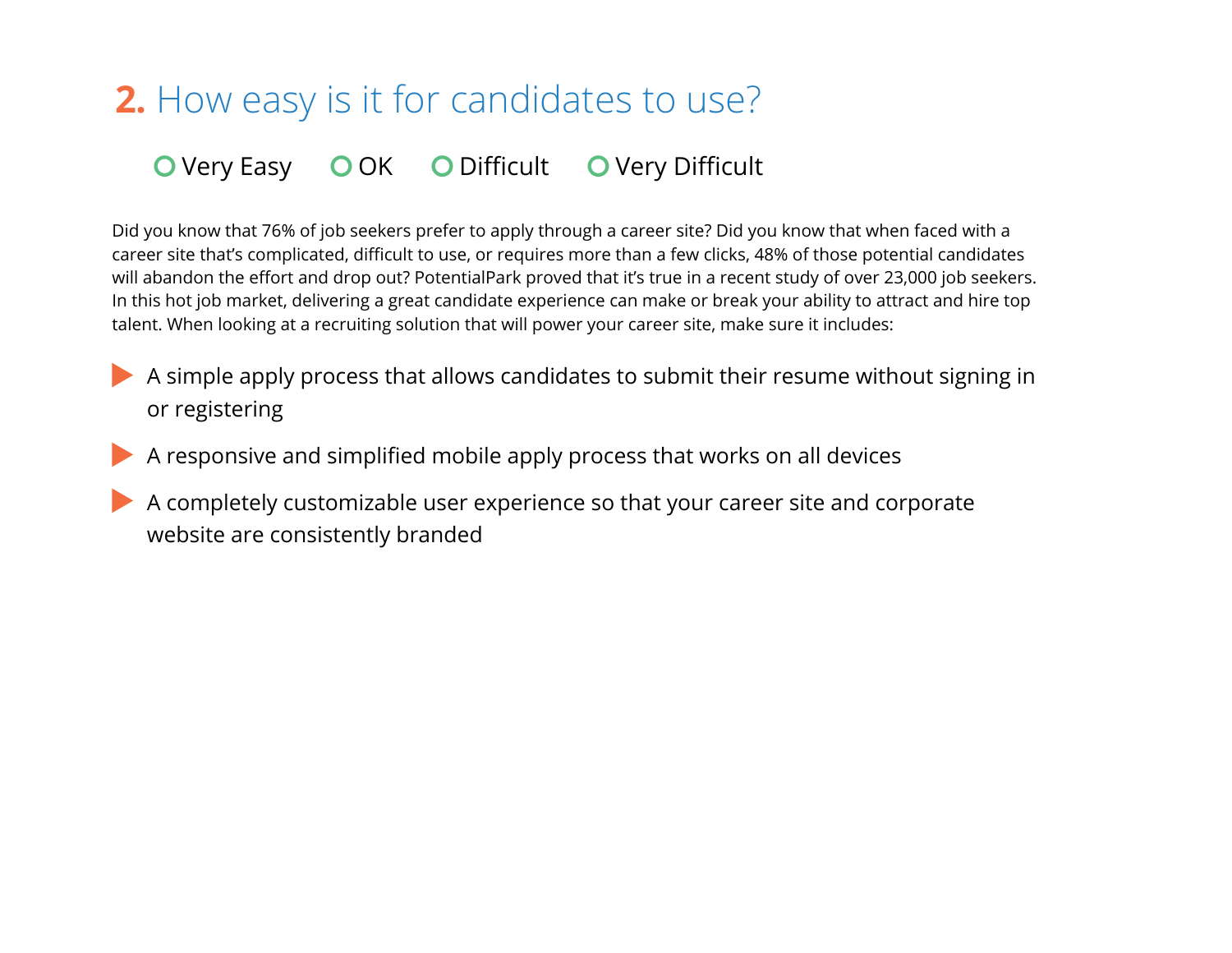## **3.** How easy is it for your hiring team to use?

#### O Very Easy O OK O Difficult O Very Difficult

While frustrating, it's not uncommon for it to take days or sometimes weeks for hiring teams to approve requisitions, evaluate potential candidates, and submit their interview feedback forms. In fact, the hiring team is often the biggest bottleneck in the recruiting process. And that bottleneck can extend your time-to-fill and negatively impact your performance. So, choose a recruiting solution that:

- ◗ Makes it easy for hiring teams to take action on a candidate quickly and conveniently when they are on the go
- ◗ Gives hiring teams direct access to weed out unqualified candidates, check interview times, and submit candidate evaluations
- **▶ Has an advanced scheduler that automatically checks free/busy times for each** interviewer and suggests the best times to conduct each interview
- ◗ Supports your global recruiting team with multiple languages
- ◗ Allows you to collaborate with your entire hiring team from anywhere, at any time—with one click on any mobile device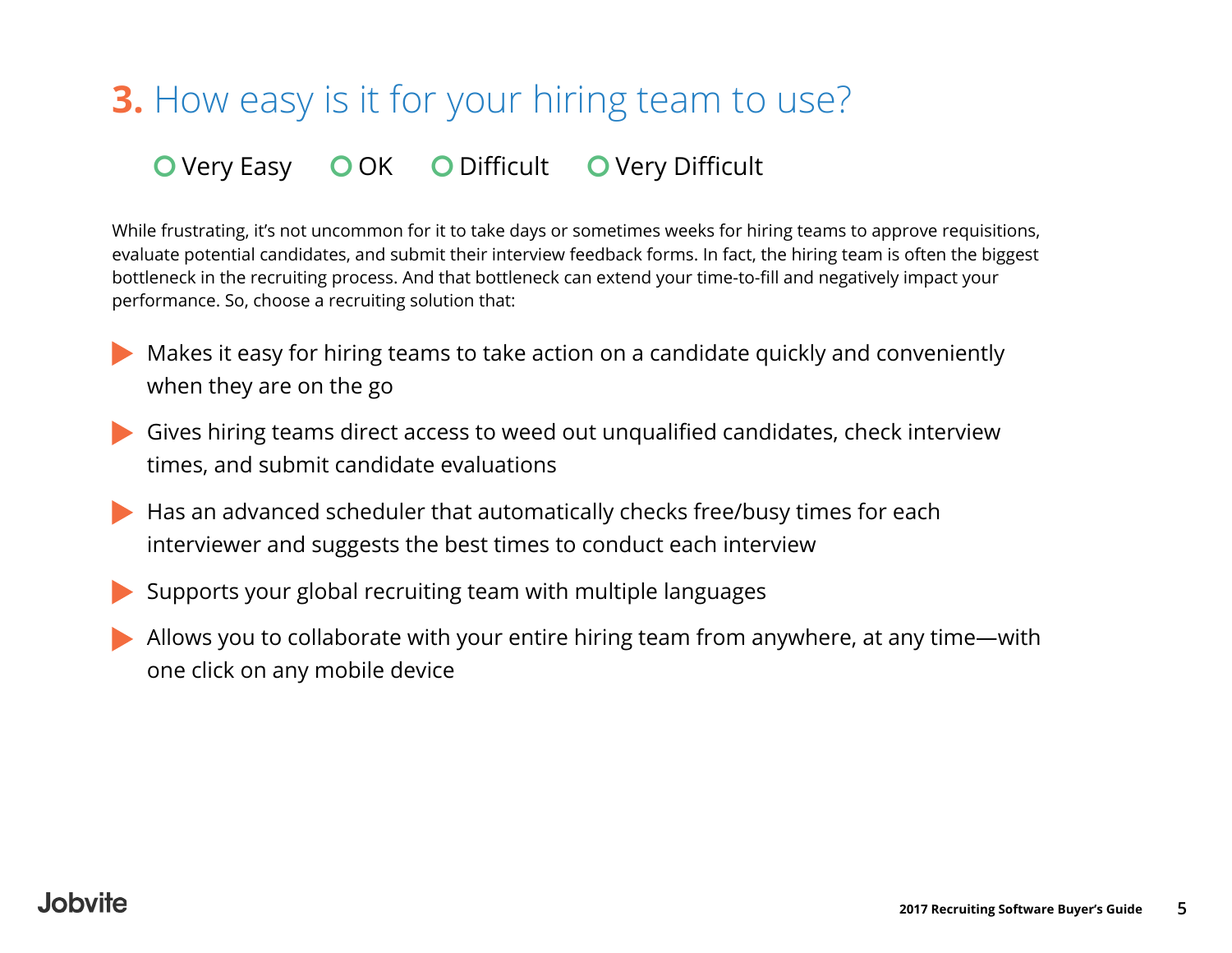## **4.** Does it support the whole recruiting funnel sourcing, hiring, and onboarding?

#### **O** Always **O** Most of the Time **O** Sometimes **O** Very Difficult

Recruiting is not just one activity. Each requisition requires hundreds of small actions that move the process forward—ultimately toward a successful hire. A truly comprehensive recruiting solution should take every stage of the recruiting funnel into account—from sourcing through onboarding. It's much more than a standard ATS and simple job posting templates. Look for recruiting software that:

◆ Has a central, easily searchable CRM that holds your entire talent pool

- Makes it easy for your employees to share job openings in their networks via hundreds of social media properties globally
- ◗ Supports internal hiring with a secure internal career site that seamlessly tracks internal candidates throughout the process
- ◗ Includes an integrated onboarding platform to coordinate, communicate, and complete onboarding activities with ease and ensure an excellent new hire experience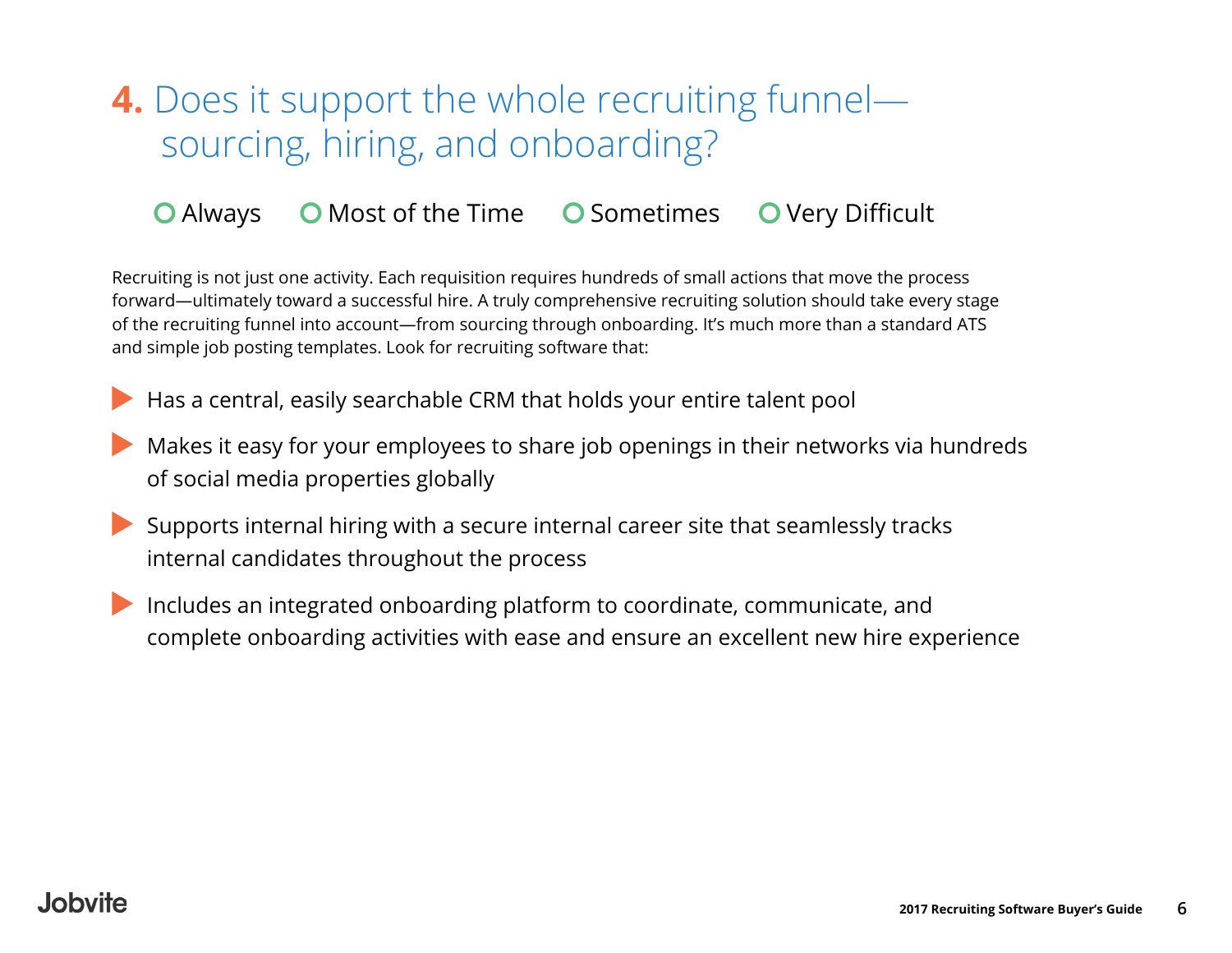## **5.** Do you know how your recruiting program is performing against your goals?

### O Very Easy O OK O Difficult O Very Difficult

With a recruiting platform that supports the whole funnel, you have access to a tremendous amount of data that will give you visibility and insight into how your recruiting program is performing. Advanced analytics allow you to surface insights and report on goals with ease. And those insights enables you to make more informed decisions about what's working and what isn't. Whatever metrics you use to assess your recruiting performance, make sure that the recruiting platform you choose has:

- ◗ Analytics embedded throughout the application, including in the requisition page and candidate profile to showcase progress
- ◗ Standard and customizable reports that show metrics such as time-to-hire and career website traffic
- ◗ Integration with big data and business intelligence software so that you can merge different data sets (such as recruiting data with performance data) to slice, dice, and analyze them according to your needs
- ◗ Industry data and benchmark reports that allow you to compare the performance of your recruiting program against that of companies of comparable size and industry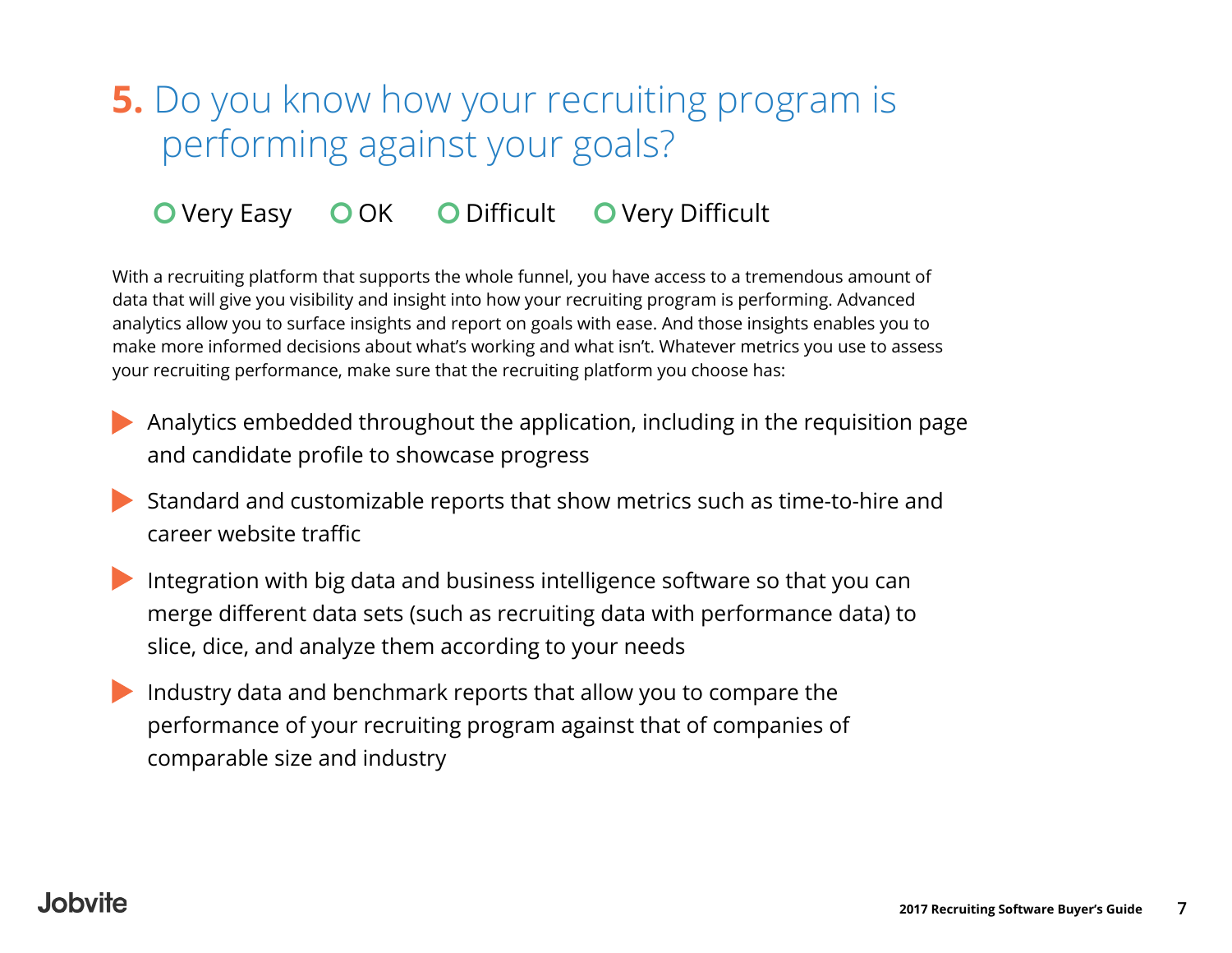## **6.** How well will your recruiting software partner support you?

#### O Very Well O OK O Poor O Very Poor

Even if you have the most intuitive and well-crafted technology available, you will inevitably need help at some point—whether you experience a glitch in the system or need a deeper level of training on a particular feature or capability. Look for vendors with award-winning customer service teams that have high NPS scores—between 8-10. The software vendor you choose should offer the following customer service and support services:

24/5 availability

- ◗ A dedicated account manager for premier customers
- Multiple support channels: email, chat, phone, and community engagement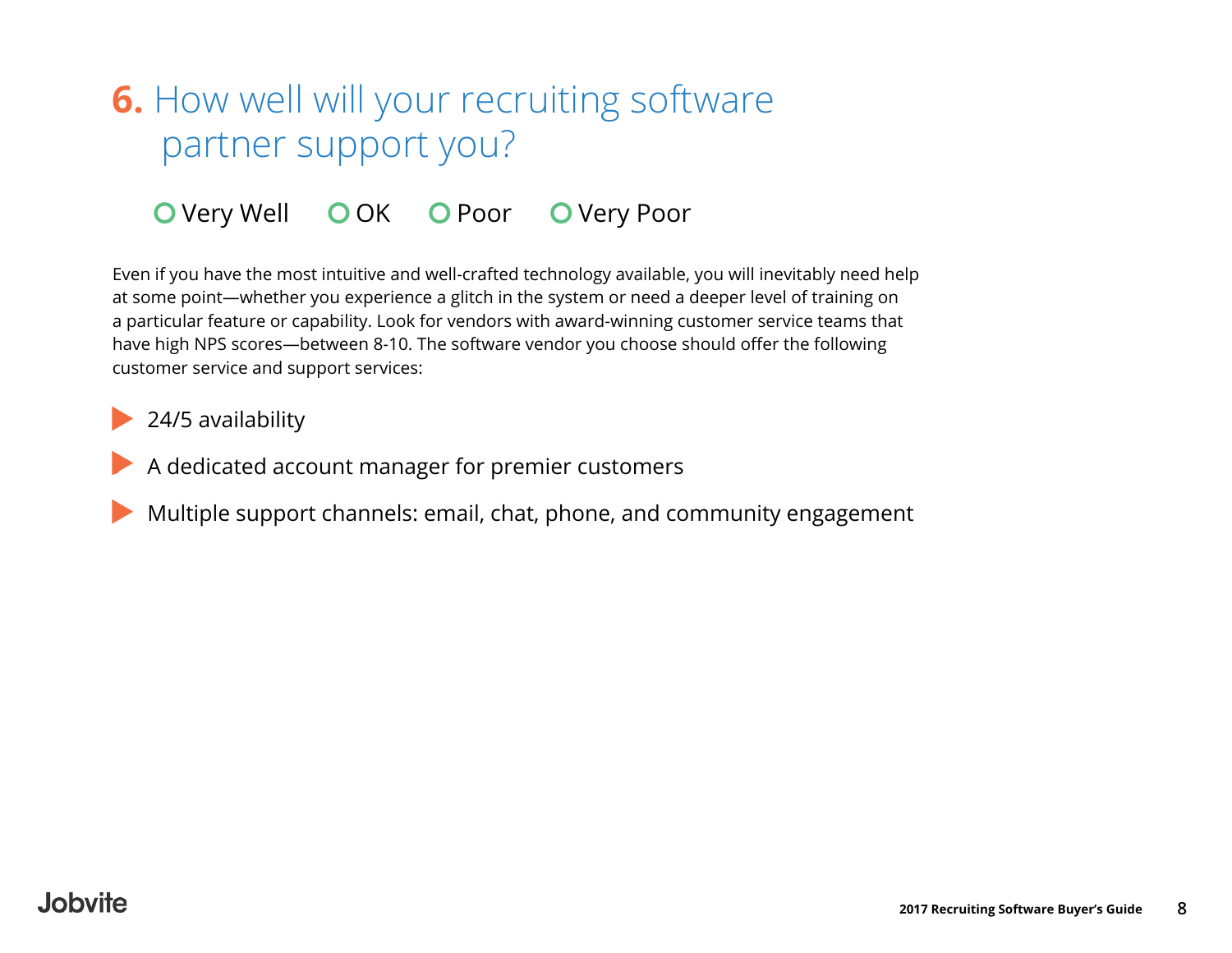## **7.** How secure is the platform?

### O Very Easy O OK O Difficult O Very Difficult

Security is top of mind particularly with the number of high profile threats and security breaches that seem to make the news on a weekly basis. Recruiting professionals deal with some of the most sensitive and confidential information every day—information that bad guys and hackers consider to be valuable. So that you can sleep soundly at night, make sure that your recruiting platform is fully protected—the application and the data—with the latest security technology, including:

- ◗ Standard industry compliance certifications including ISO27001:2013, 27017, and 27018, SSAE16 SOC 1, 2, and 3, NIST, and others
- ◗ Encryption of the most sensitive personal data
- ◗ Role-based controls so that hiring managers, hiring teams, and recruiters all have tailored permissions and views into the data

We hope that this buyer's guide was helpful as you evaluate recruiting software vendors and find the right platform. This is an important decision, so choose wisely. The right technology can dramatically increase your performance and make you a hero in your organization. We've found that Jobvite customers typically see a 27% lift in time-to-hire, an 18% increase in referral hiring, and a 30% reduction in candidate acquisition costs.